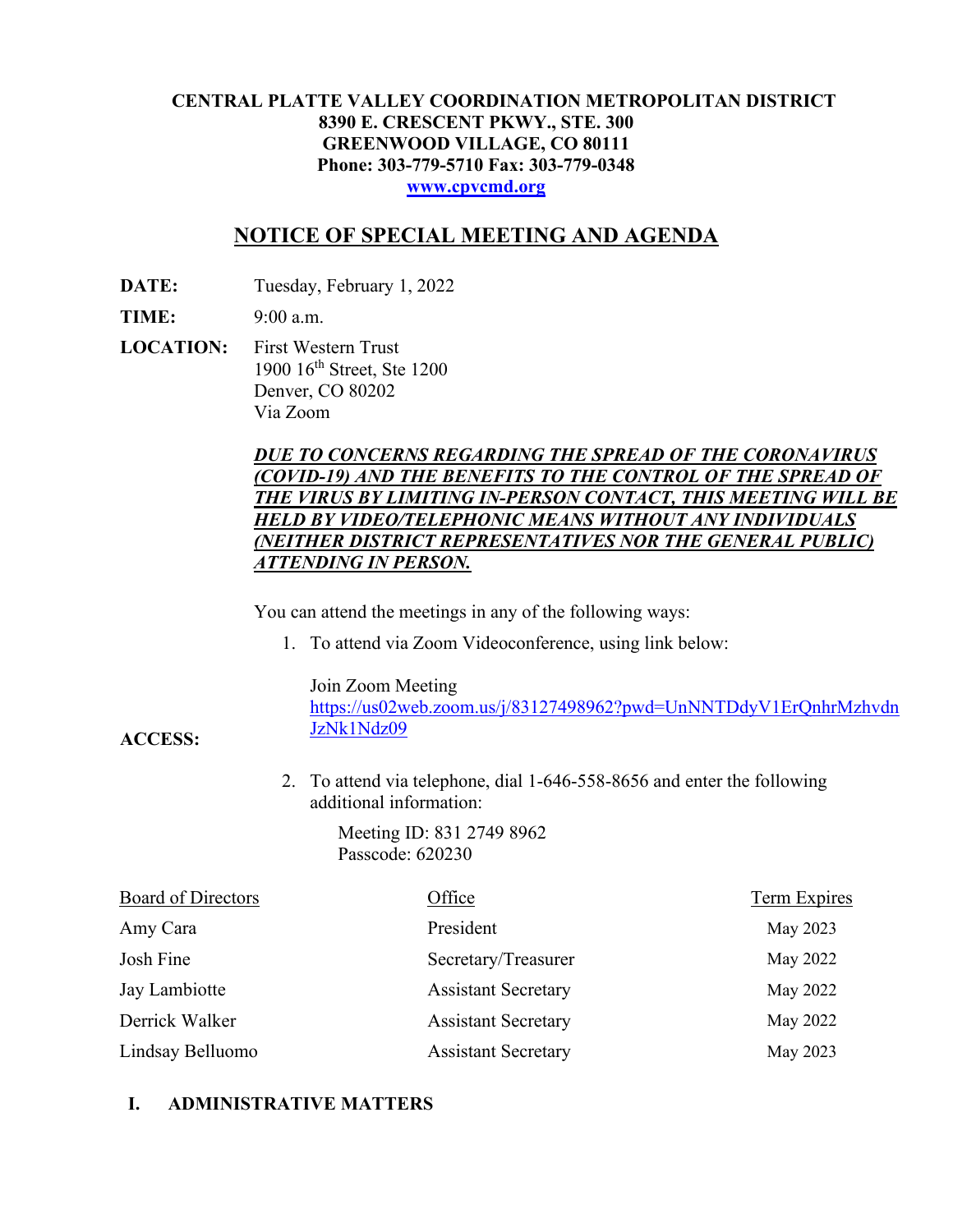- A. Call to order and approval of agenda.
- B. Present disclosures of potential conflicts of interest.
- C. Confirm quorum, location of meeting and posting of meeting notices.
- D. Public comment.

Members of the public may express their views to the Board on matters that affect the District that are otherwise not on the agenda. Comments will be limited to three (3) minutes per person.

## **II. CONSENT AGENDA**

- A. Review and consider approval of the minutes of the January 13, 2022 Special Meeting (enclosed).
- B. Accept December 31, 2021 Financial Statements and Cash Position Report (to be distributed).
- C. Approve current claims (to be distributed).
- D. Accept Weekly Security Report from DDP BID (enclosed).
- E. Accept Monthly Millennium Bridge and Union Gateway Bridge Elevator Report from Stealth Monitoring (to be distributed).
- F. Other.

## **III. FINANCIAL ITEMS**

- A. Review and consider approval of 2021 Audit Engagement Letter from Simmons & Wheeler, P.C. (enclosed).
- B. Other.

## **IV. MANAGER ITEMS**

- A. Safety coordination efforts and updates:
	- 1. Activation.
		- i. DPD Sub-station space updates and determine next steps (enclosed).
	- 2.  $17<sup>th</sup>$  Street Gardens.
		- i. Redesign discussion/update (enclosed).
- B. Review Maintenance Coordination Report EWUM, David Booth (to be distributed).